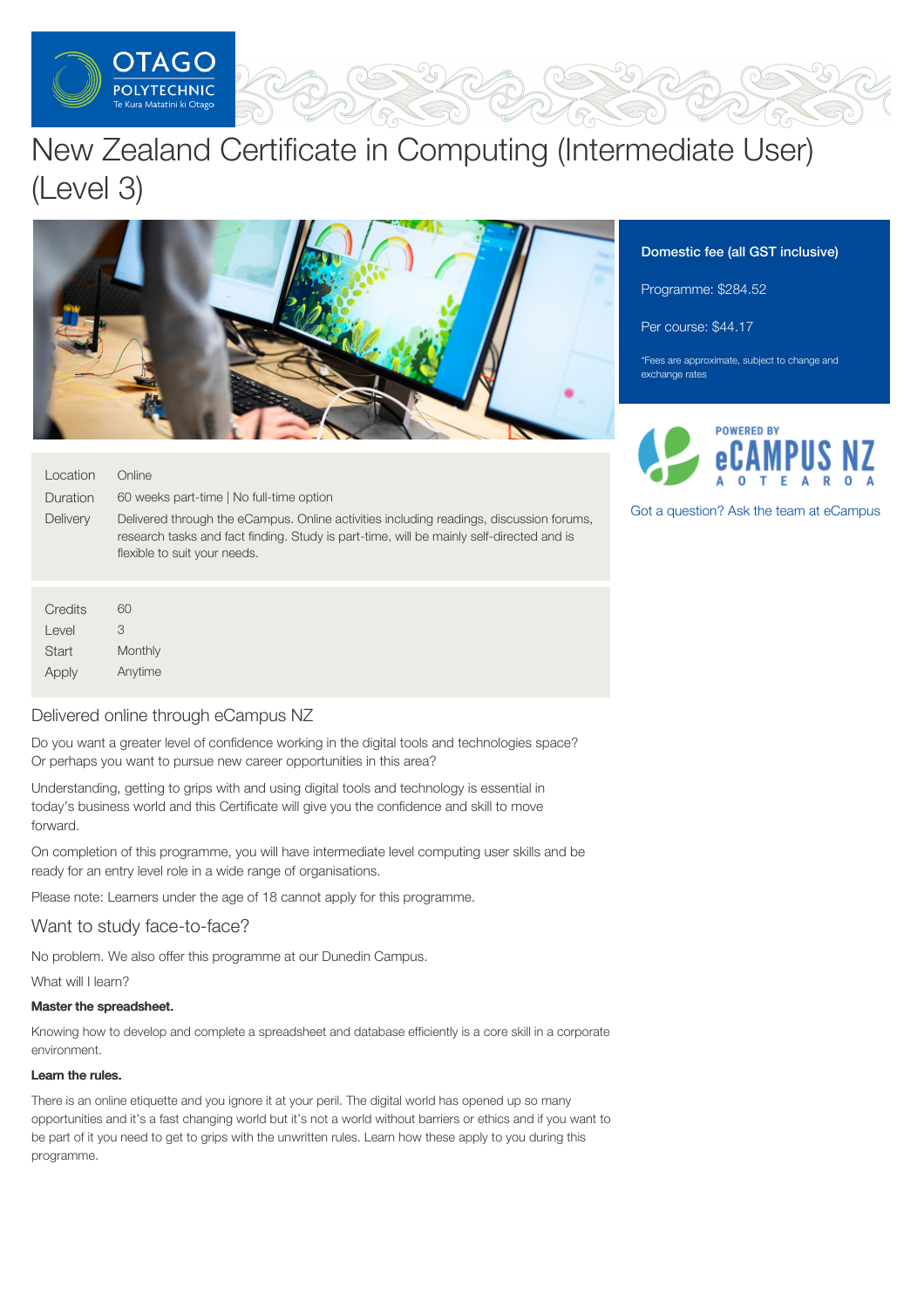### Best practice learnings.

Learn the fundamentals and best practice techniques of web development. How do you use colour, imagery and icons? How do you select fonts and ensure effective architecture? If these questions are keeping you awake at night then this programme might just give you peace of mind.

Entry requirements

> Open entry.

- > If English is not your first language, you must provide:
	- > New Zealand University Entrance OR
	- > Overall Academic IELTS 5.0 with no individual band score lower than 5.0 (achieved inone test completed in the last two years), OR
	- > Acceptable alternative evidence of the required IELTS (see here for NZQA proficiency table and here for list of recognised proficiency tests).

If you need to improve your English Language skills, we offer a wide range of English programmes. Contact us for an assessment.

#### COVID-19 vaccination information

As this programme is delivered fully online, you do not need to provide us with a My Vaccine Pass.

- > You will need to provide us with a valid My Vaccine Pass if you want to visit an Otago Polytechnic site for any reason while you are studying with us (e.g. meetings, events, presentations) or attend graduation in person at the end of this programme.
- > You do not need to provide a valid My Vaccine Pass if you are attending on campus health services (e.g. student health, Kowhai Centre).
- > In exceptional circumstances, exemptions may be granted to this. You can find out more about this in our vaccination policy. If you think you have grounds to be exempt from our vaccination requirements, please email Covid-19@op.ac.nz

You can find more information about our vaccination requirements here. And, if you still have further questions, please visit our FAQs page which you can find here.

#### Your workload

This programme is made up of six courses with a total of 600 learning hours. This breaks down to approximately 10-20 hours per week if you're studying part-time.

Depending on your previous academic online experience this may vary a little.

Programme structure

| <b>Course title</b>                 |   |    | Level   Credits   Learning hours |
|-------------------------------------|---|----|----------------------------------|
| Operating in a Digital Environment  | 3 | 10 | 100                              |
| Spreadsheets and Databases          | 3 | 10 | 100                              |
| Web Fundamentals                    | 3 | 10 | 100                              |
| Presenting in a Digital Environment | 3 | 10 | 100                              |
| Going Mobile                        | 3 | 10 | 100                              |
| Online Etiquette and Ethics         | 3 | 10 | 100                              |
| <b>Total</b>                        |   | 60 | 600                              |

Course descriptions

## 1. Operating in a Digital Environment

To enable students to participate in a digital environment.

## Learning outcomes

- > Create work/study related documents using word processing skills.
- > Communicate with people/organisations using digital communications technologies.
- > Apply search skills to find information online.
- > Troubleshoot and fix basic hardware and software problems.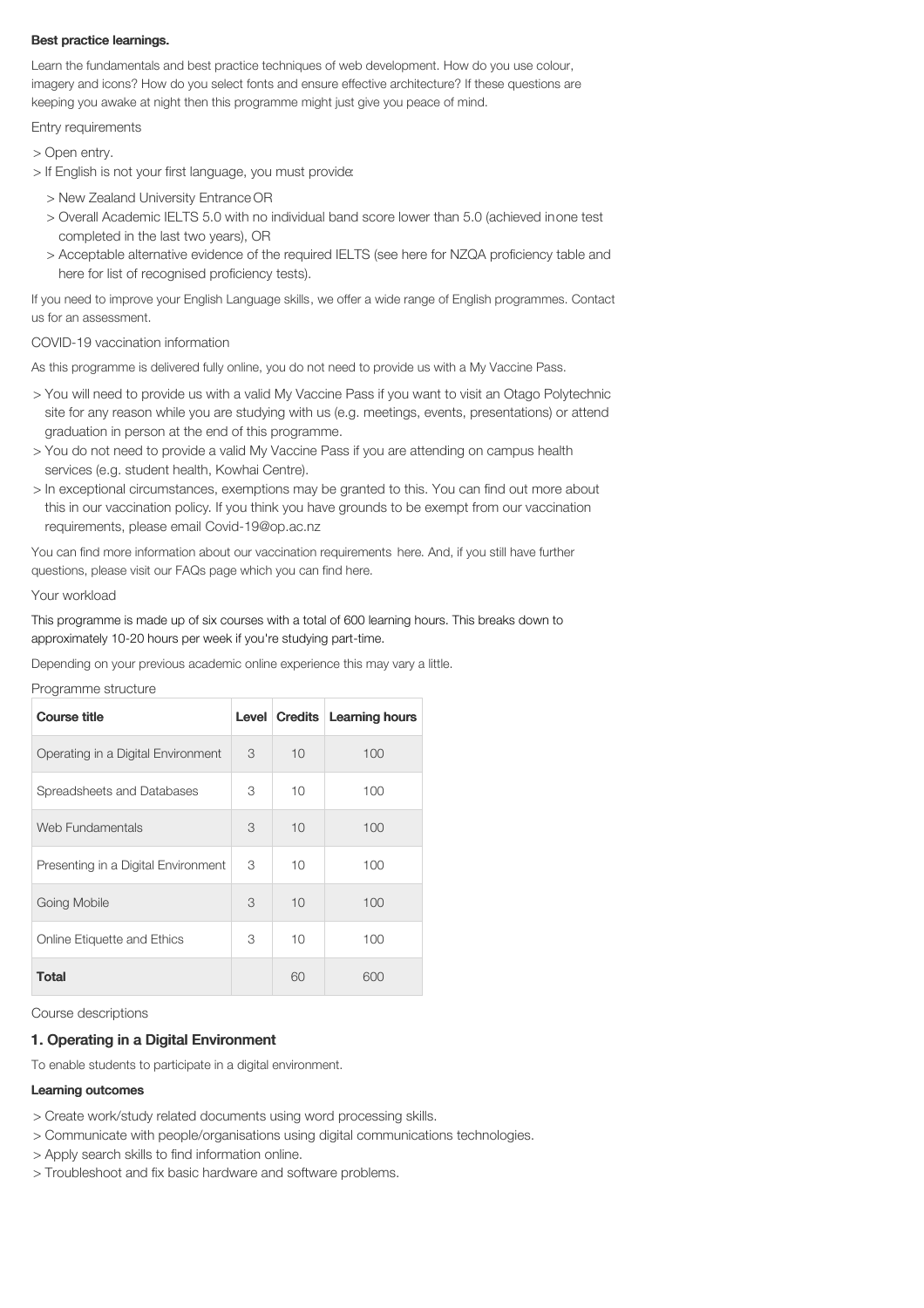# 2. Spreadsheets and Databases

To enable students to manipulate and integrate data across applications.

## Learning outcomes

- > Use a spreadsheet and database to organise data for specific purposes.
- > Plan and create spreadsheets and databases to provide a solution for organisational use.

# 3. Web Fundamentals

To enable students to complete basic manipulation of a webpages and images

#### Learning outcomes

- > Use basic web editing software to create and modify webpages and images to specified requirements.
- > Apply professional practice to the design of webpages and images.

# 4. Presenting in a Digital Environment

To enable students to deliver a presentation online.

#### Learning outcomes

- > Plan and create a presentation according to a brief.
- > Deliver a presentation using presentation software.

# 5. Going Mobile

To enable students to access data on a variety of digital devices.

#### Learning outcomes

- > Synchronise data across digital devices and platforms.
- > Research and report on the use of BYOD (bring your own device).

# 6. Online Etiquette and Ethics

To enable students to operate securely and professionally in a digital environment.

#### Learning outcomes

- > Apply appropriate ethics, standards and practices to comply with legal and organisational requirements.
- > Identify risks when using digital tools.
- > Communicate effectively online.

# Further study options

Graduates of this qualification may progress to:

- > New Zealand Certificate in Computing (Advanced User) (Level 4)
- > New Zealand Certificate in Business (Administration and Technology) (Level 4)
- > New Zealand Certificate in Information Technology Essentials (Level 4)
- > New Zealand Certificate in Information Technology (Level 5)
- > New Zealand Diploma in Information Technology Technical Support (Level 5)
- > New Zealand Diploma in Information Systems (Level 5)
- > New Zealand Diploma in Web Development and Design (Level 5)

#### Career opportunities for graduates

This qualification can complement other qualifications in specific industries. Graduates may also be equipped to attempt optional industry certifications at the appropriate level.

On completion of this course, you will have intermediate level computing user skills and be ready for an entry level role in a wide range of organisations.

## Student loans and allowances

Full-time **domestic students** of this programme are eligible for student loans and allowances (dependent on age and financial circumstances.) Please contact Studylink for additional information. Phone 0800 88 99 00 or visit: www.studylink.govt.nz

# Recognition of prior learning

If you already have extensive knowledge and skills gained from practical experience in this area, enquire about our recognition of prior learning process at Capable NZ. You may have already gained credits towards this qualification in the course of your life. www.capablenz.ac.nz